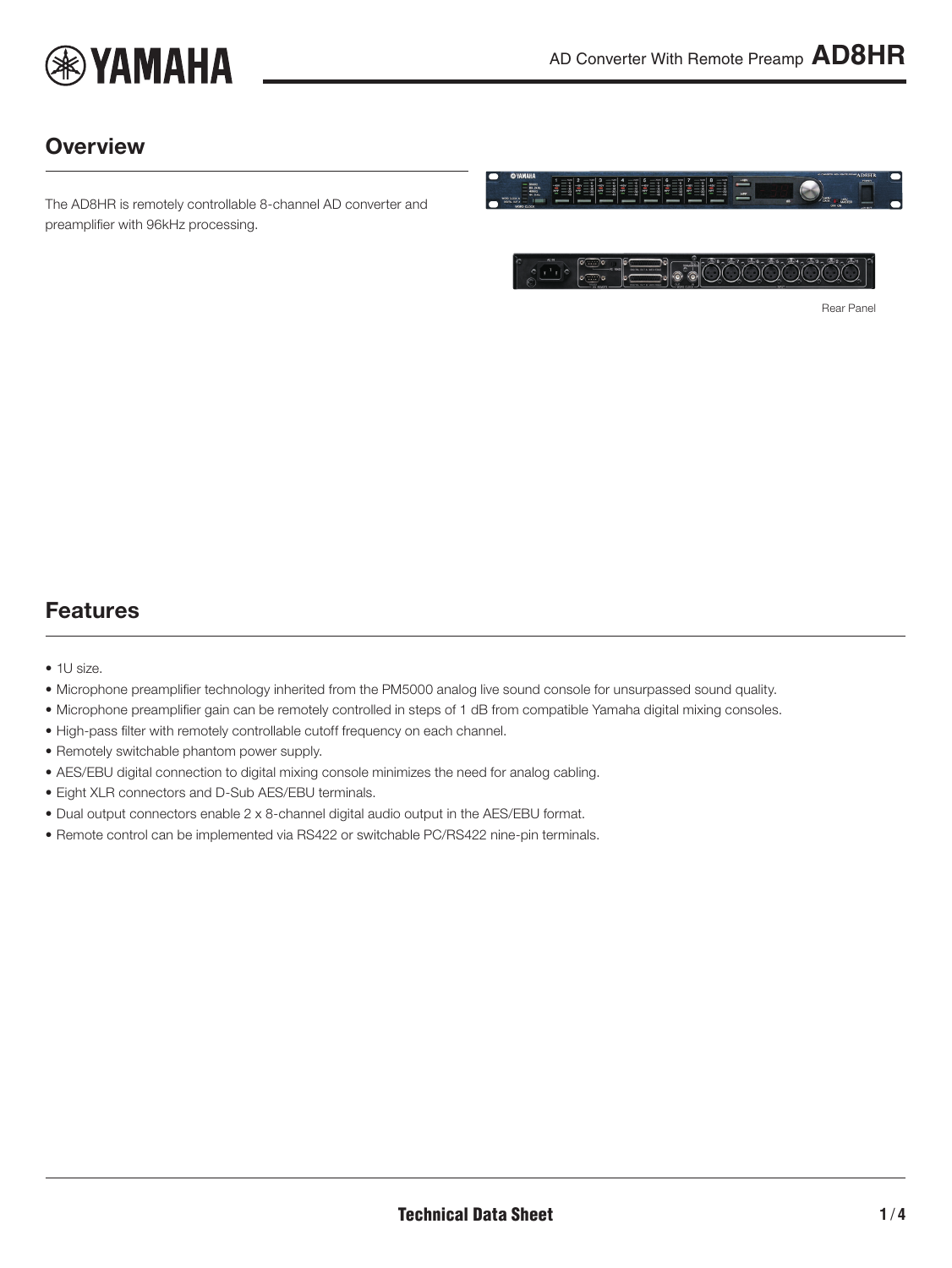

# **Specifications**

#### **General Specifications**

| <b>Internal Processing</b>       |                           | 32bit                                                            |  |
|----------------------------------|---------------------------|------------------------------------------------------------------|--|
| <b>Sampling</b>                  | Internal                  | 44.1kHz, 48kHz, 88.2kHz, 96kHz                                   |  |
| <b>Frequency Rate</b>            | External                  | 44.1kHz/88.2kHz (-10%) - 48kHz/96kHz (+6%)                       |  |
| <b>Total Harmonic Distortion</b> |                           | Less than 0.01% (20Hz-40kHz)                                     |  |
| <b>Frequency Response</b>        |                           | $0, +1, -1.5dB$ 20Hz-40kHz                                       |  |
| <b>Dynamic Range</b>             |                           | AD+DA: 110dB (Use DA824 for output)                              |  |
| <b>Hum &amp; Noise</b><br>Level  | Equivalent input<br>noise | -128dBu (Use DA824 for output)                                   |  |
| <b>Crosstalk</b>                 |                           | -80dBu                                                           |  |
| <b>Power Requirements</b>        |                           | Depend on area of purchase; AC100V, 120V or 220-240V;<br>50/60Hz |  |
| <b>Power Consumption</b>         |                           | 35 W                                                             |  |
| <b>Dimensions</b>                |                           | 480mm x 45mm x 383.5mm (18.9" x 1.8" x 15.1")                    |  |
| <b>Net Weight</b>                |                           | 5kg (11lbs)                                                      |  |
| <b>Accessories</b>               |                           | Owner's Manual, AC Cable, 4 x Rubber Foot                        |  |

#### **Analog Input Specifications**

|                           |             | <b>Actual Load</b> | <b>For Use</b>                                    | Input level                     |                                  |                               |
|---------------------------|-------------|--------------------|---------------------------------------------------|---------------------------------|----------------------------------|-------------------------------|
| Input<br><b>Terminals</b> | <b>GAIN</b> | <b>Impedance</b>   | With<br><b>Nominal</b>                            | <b>Nominal</b>                  | Max. before<br><b>Clip</b>       | <b>Connector</b>              |
| <b>INPUT</b><br>$1 - 8$   | $-62$ dB    | $3k\Omega$         | $50 - 600 \Omega$<br>Mics &<br>$600 \Omega$ Lines | $-62$ dBu<br>$(615 \text{ uV})$ | $-42$ dBu<br>$(6.15 \text{ mV})$ | XLR-3-31 type<br>(Balanced)*1 |
|                           | $+10$ dB    |                    |                                                   | $+10$ dBu<br>(2.45 V)           | $+30$ dBu<br>(24.5 V)            |                               |

\*1 XLR-3-31 type connectors are balanced. (1=GND, 2=HOT, 3=COLD)

\*2 In these specifications, when dBu represents a specific voltage, 0dBu is referenced to 0.775 Vrms.

\*3 AD converters are 24-bit linear, 128-times oversampling.

### **Digital I/O Specifications**

| <b>Input/Output Terminals</b>                          | Format  | Level        | <b>Connector in Console</b> |
|--------------------------------------------------------|---------|--------------|-----------------------------|
| Input 1/2 (word clock only)*1<br>Output $1-8 \times 2$ | AFS/FBU | <b>RS422</b> | D-SUB 25p Female            |
| HA REMOTE x 2                                          |         | <b>RS422</b> | D-SUB 9p Male               |
| WORD CLOCK IN                                          |         | TTI / 750    | <b>BNC</b>                  |
| WORD CLOCK OUT                                         |         | TTI / 750    | <b>BNC</b>                  |

\*1 Input 1/2 on DIGITAL OUT A can be selected for word clock master.

 $*2$  Fs= 44.1, 48, 88.2 and 96 kHz is supported.

\*3 Double Channel mode is supported (Fs= 88.2, 96 kHz).

\*4 When locked to the word clock received via WORD CLOCK IN, the word clock will be output from WORD CLOCK OUT.

#### **HA REMOTE Pin Assignment Table**

| Pin | <b>Signal Name</b>    | Pin | <b>Signal Name</b> |
|-----|-----------------------|-----|--------------------|
|     | N.C.                  | 6   | $RX+/DSR^{*1}$     |
|     | RX-/RXD*1             |     | <b>RTS</b>         |
|     | TX-/TXD <sup>*1</sup> | 8   | <b>CTS</b>         |
|     | $TX+/DTR^{*1}$        | 9   | N.C.               |
| 5   | GND                   |     |                    |

\*1 RS422/PC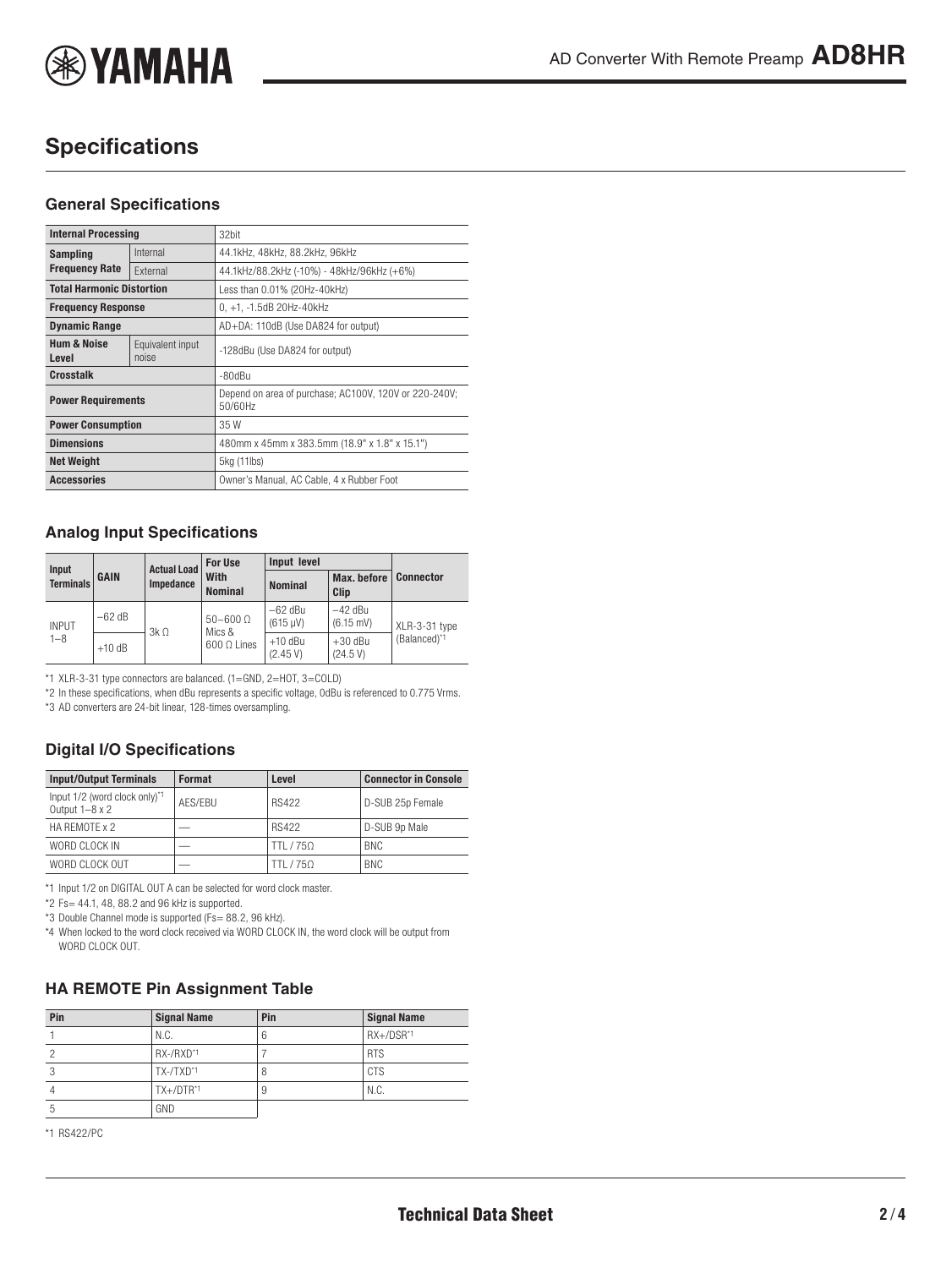

Unit: mm (inch)

## **Dimensions**